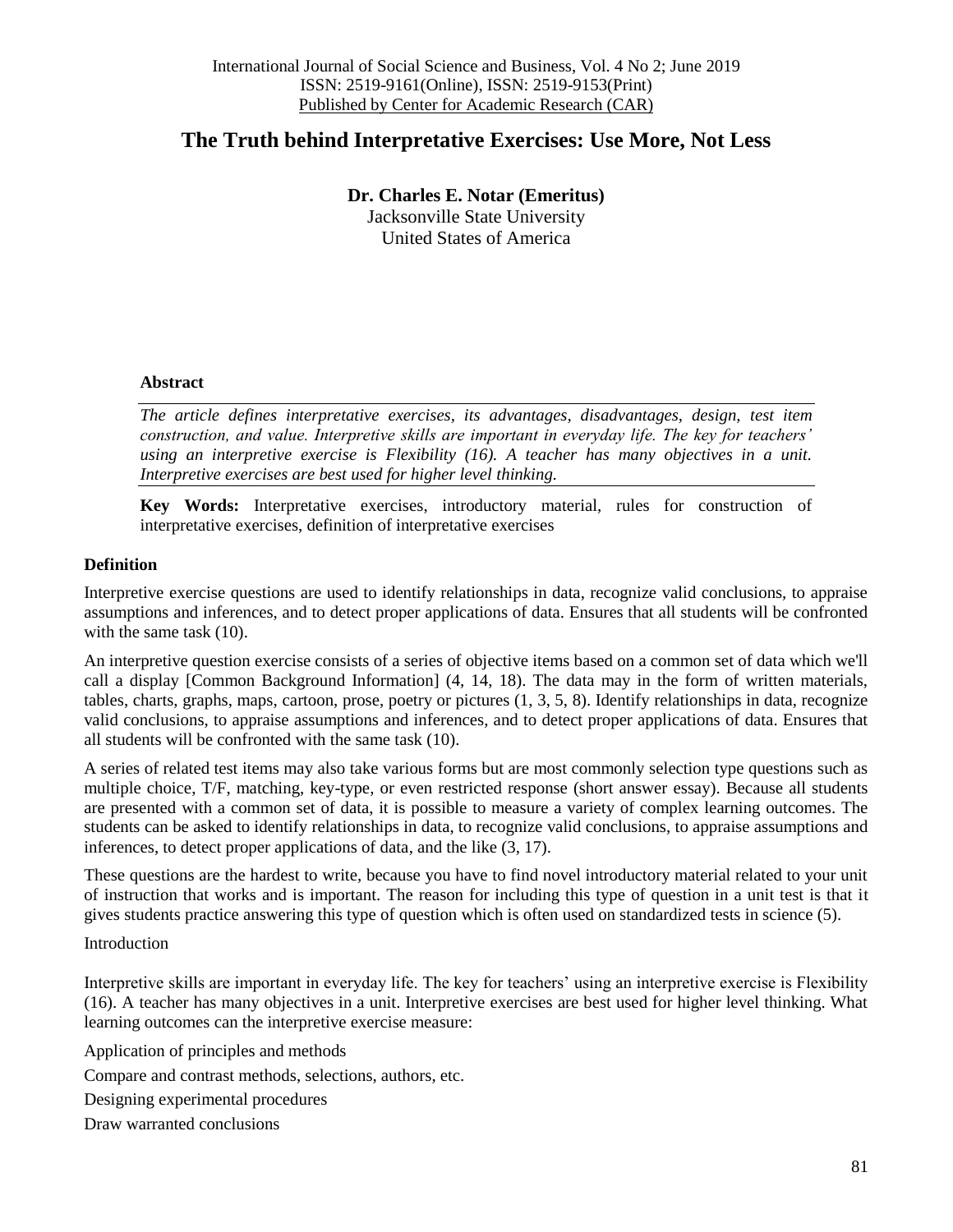| Vol. 4 No 2; June 2019<br>International Journal of Social Science and Business<br>www.11ssb.com |
|-------------------------------------------------------------------------------------------------|
|-------------------------------------------------------------------------------------------------|

Evaluating arguments (reasoned judgment and defend it)

Formulating conclusions/hypotheses

Generating hypotheses

Integrate knowledge from related areas. Interpreting charts, tables, figures, cartoons

Interpretation of relationships

Measure the ability to use pictorial materials

Recognizing assumptions

Recognizing inferences

Recognize the relevance of information

Integrate knowledge from related areas (1, 3, 6, 10, 14, 16, 20).

Specifically, interpretative exercises measure the ability to interpret media found in common everyday usage and gives the student a real to life experience. Complex learning outcomes can be measured with a single objective item. They have more structure than performance/essay/short answer assessments due to having a series of related multiple test items based on a common set of data, greater depth and breadth can be obtained allowing for the depth measurement while minimizing the influence of irrelevant factual information (14).

An interpretive question calls for a careful assessment of what the author means in a work. To decide whether a question is interpretive, students should try to write two different answers to it, supporting each answer with evidence from the selection (7). The question should express genuine doubt and curiosity. Students may have several answers in mind which seem equally compelling or students may believe that satisfying answers will be found through discussion, though the student may have been unable to discover it on their own (11).

These questions are the hardest to write, because you have to find novel introductory material related to your unit of instruction that works and is important. The reason for including this type of question in a unit test is that it gives students practice answering this type of question which is often used on standardized tests in science (12, 15). However, they are easy to simplify by preparing key categories that can be reused with different content (11). A CAUTION is paramount here. Interpretive exercises must be constructed carefully. Two examples of poor construction are the answer is directly stated in the introductory material, and if the question can be answered based on general knowledge, then the interpretive exercises is NOT constructed carefully (6, 11, 18).

# Advantages

Removes the influence of irrelevant factual information (e.g., knowledge of football in calculating math problems) – the intro materials provide the knowledge necessary for everyone to answer the question(s) measuring complex learning outcomes (3, 6).

The main advantage of the interpretive exercise over the performance-based assessment task, in measuring Can measure specific mental processes derived from its standard structure for all students and are scored objectively [unlike performance tasks, which are less structured], the results tend to be more reliable due to greater structure than supply item types [i.e. essay]. (3, 7-9, 12, 13, 15, 19).

The relatively easy-to-use authentic introductory material makes it possible to measure using that students will encounter in everyday living the ability to interpret written materials, charts, graphs, maps, pictures, newspaper articles, and other communication media encountered by everyday situations. Minimizes the influence of a students' lack of needed factual information on measurement of complex learning outcomes because necessary background information is provided, it is possible to separate the assessment of the reasoning skills from content knowledge of the subject (6, 9, 12, 15, 19).

Measure more complex learning outcomes than is possible with other forms of selected response/objective type test items through the analysis of data than can single, isolated items (6, 12, 15, 19).

Because there is one set of common introductory materials, having a series of related test items based on a common set of data, greater depth and breadth can be obtained in the measurement of intellectual skills [i.e. reasoning skills] (1, 2, 4, 8, 9, 14 19). Makes it possible for students to respond to a larger # of items in a given period of time (11).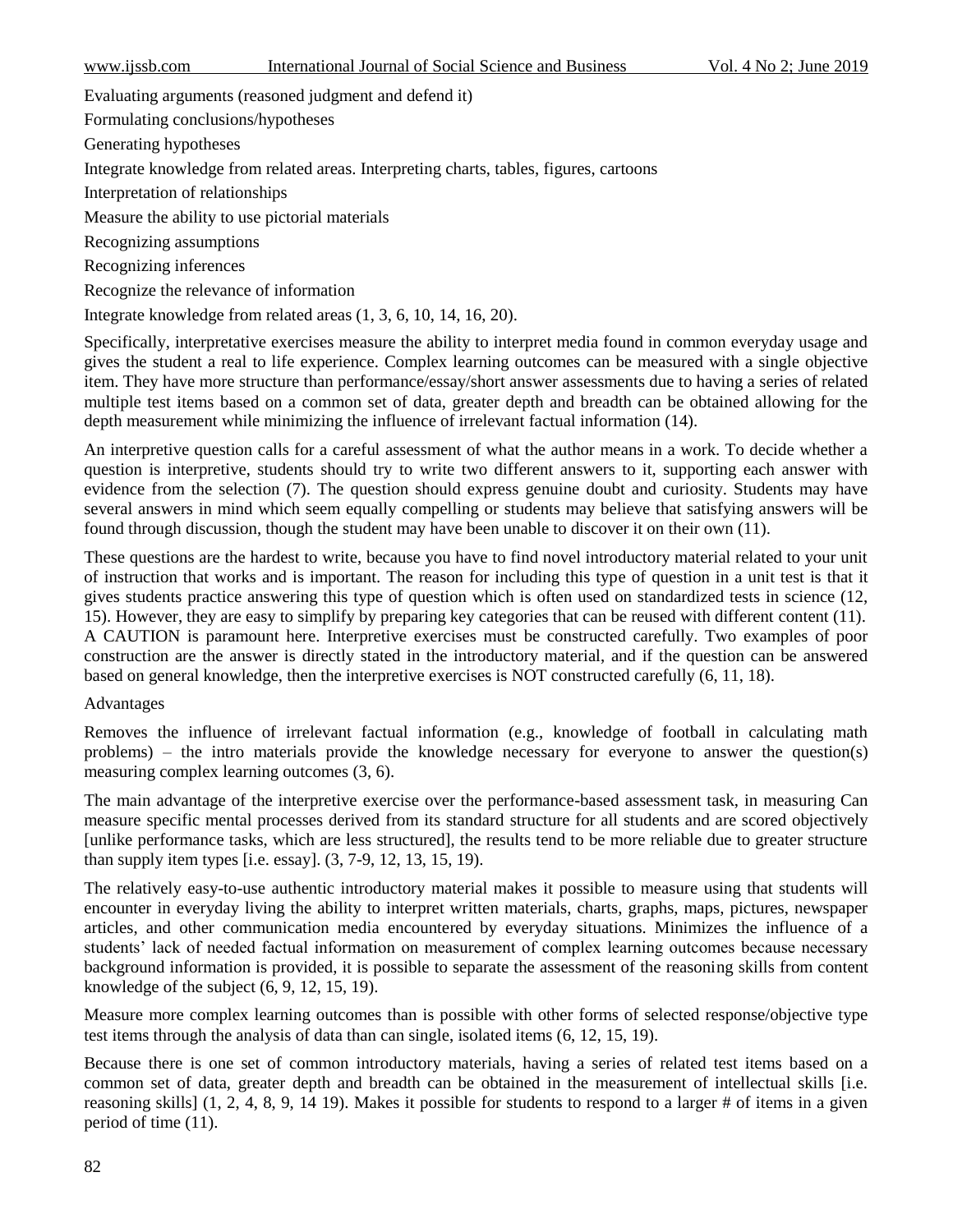Easy to simplify by preparing key categories that can be reused with different content (11).

Removes the influence of irrelevant factual information (e.g., knowledge of football in calculating math problems) – the introductory materials provide the knowledge necessary for everyone to answer the question(s). More structured than performance-based assessment (20).

# **Limitations of Interpretive Exercise**

These items are difficult to construct. Interpretative exercises require more time and greater skill to construct interpretive items than any other objective type items due to heavy demand on reading skills and finding pertinent introductory material (10, 11, 20).

Interpretative exercises assume the child has adequate reading/comprehension level to the material given. The poor reader is handicapped by both the difficulty of the reading material and the length of time it takes to read each test question. Keep reading level low, passage brief. In primary grades use more pictorial materials (2-4, 6, 8, 14, 19).

One of the major limitations is interpretive exercise is difficultly of construction. It requires more time and greater skill to construct interpretive items than any other objective type items. Selecting appropriate introductory material (the common data) that are new (novel) to the students but that are relevant to the instructional outcomes requires considerable searching. When pertinent material is found, it usually must be edited and reworked to fit the specific behaviors/objectives to be measured. This makes interpretative exercises time-consuming & difficult to write (1-4, 6-8, 11-15, 18, 19).

Interpretive exercises do not measure the overall (holistic) approach to problem solving just the different aspects of the process. They cannot measure overall problem solving skill due to being limited in measuring complex achievement such as integration and problem solving skills (doesn't show work steps). This limitation is based on the student being unable to assess how the student organized their reasoning or whether they would be able to reason well if not given the cues and answers are given, only test problem-solving ability at the recognition level not production skills because correct answer is present (1,7, 8, 12, 13, 15, 18, 19).

One article stated that interpretative exercises do not measure "real" problem solving – where you actually have to re-state the question. Therefore, use of objective items may restrict assessment of learning to recognition level concluding for these reasons and more, this type of assessment is not much used (1).

# **Design**

# **Introduction**

Interpretative exercises intent to focus on reasoning skills by providing all the knowledge or information that is needed to answer the question but require students to reason about that information to answer the questions (13).

They are two main tasks in constructing interpretive exercises; (a) selecting appropriate introductory material and (b) constructing a series of dependent test items (10).

Components of an interpretative question are information/data (Maps, Paragraphs, Charts, Figures, Story, Table of data, Pictures,) Questions, require interpretation, analysis, or application of the material (19).

Principles for Constructing Interpretive Items

The following principles help in constructing effective interpretive items:

- 1. The introductory material should be relevant to the context objectives.
- 2. Effectiveness of this item depends upon the introductory material. It should not be too simple or too complex.
- 3. The introductory material should be according to the curricular experience and reading ability of the students.
- 4. The introductory material should be novel one. It should not be identical to those used during instruction.
- 5. The introductory material should be short and meaningful (6).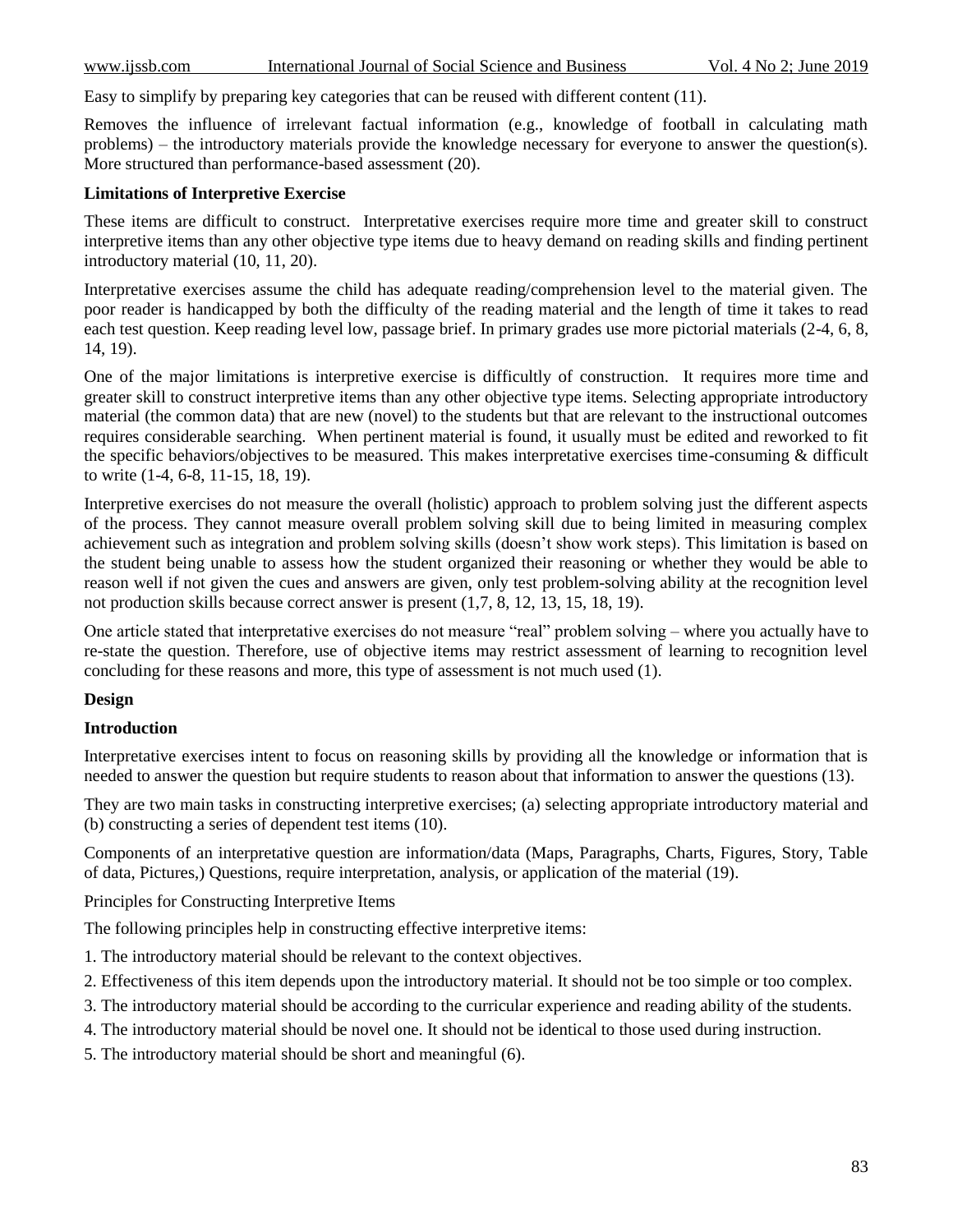## **Guidelines for Writing Interpretive Exercises**

#### **Introduction**

Interpretative exercises intent to focus on reasoning skills by providing all the knowledge or information that is needed to answer the question but require students to reason about that information to answer the questions (13).

Select introductory material that is relevant to learning objectives and correct complexity and measures the achievement of specific instructional outcomes (3, 8, 10, 16).

Exercise contains all information needed to answer questions and challenges students at various levels of understanding (13). Identify the reasoning skills that match test items with instructional goals and objectives you are assessing before creating the exercise (2, 4, 8, 13, 14, 18, 19).

## **Introductory Material**

Keep introductory material brief and readable and appropriate for students' knowledge (1, 8, 10). Use introductory material that is brief, but meaningful (3, 7-10, 13, 15, 16). Revise introductory material for clarity, conciseness, more precise purpose, and greater interpretive value (8, 10 15, 16). The question should also be clear, easy for another person to grasp immediately. Use simple and direct language. If the question is hard to understand, the student should rephrase it or retrace the thinking that led to the question (11).

Heavy demand on reading skill (10, 20). Reduces the reading required (11). If there are various ways to present material (all of which will serve equally well  $\&$  all of which students are equally familiar with), material that places the least emphasis on reading skills is preferred (16). Simple reading level [not complex words or sentence structure] (8, 10). Brief but meaningful [abbreviate without removing essential content] (8, 10). Interpretive exercise should include only test items that require students to read introductory material (11).

During discussion, three kinds of questions can be raised about a reading selection: questions of fact, questions of interpretation, and questions of evaluation (11).

QUESTIONS OF FACT ask students to recall a factual detail in the selection by citing or paraphrasing the author's words. A disagreement over facts can be resolved quickly if participants simply turn to the passage in question and reread it. A question of fact has only one correct answer (11).

QUESTIONS OF INTERPRETATION ask students to make inferences about the meaning of a selection. More than one valid answer to an interpretive question is necessary. Answers to interpretive questions must be supported by evidence in the selection (11). If questions require analysis and interpretation of introductory material don't ask for answers that are directly answered in the introduction or questions that don't require the introductory material (8).

QUESTIONS OF EVALUATION ask students to compare the authors' ideas and written words with their own. Answers to evaluative questions are as individual and as varied as the students themselves. Interpretation is the main purpose of a Great Books discussion, so most questions raised including the opening question-will be interpretive. Factual questions can be used to bring to light evidence in support of interpretations and can clear up misunderstandings. Questions of evaluation can introduce a personal dimension to discussion once interpretive issues have been resolved (11).

Most selections to be used as introductory material for test questions will need to be shortened//revised in order to be used effectively. Revisions may require to you to revise the questions (this may require you to revise the intro material again!) The question should be specific to the work and minimizes the influence of irrelevant material (3, 7, 9, 20).

If the question can be asked, with only minor changes, about several selections, then it is too general. For example, the question, "Why does Antigone have a sad ending?" is not sufficiently specific. But "Is Antigone doomed because she is the daughter of Oedipus, or does she determine her own fate?" is more specific. It is therefore easier to address (8, 10, 11, 16).

A good interpretive question is one that the student really cares about-one that has arisen from their own response to the work and curiosity about it. Genuine interest is contagious. A student's honest doubt encourages others to take the question seriously (11).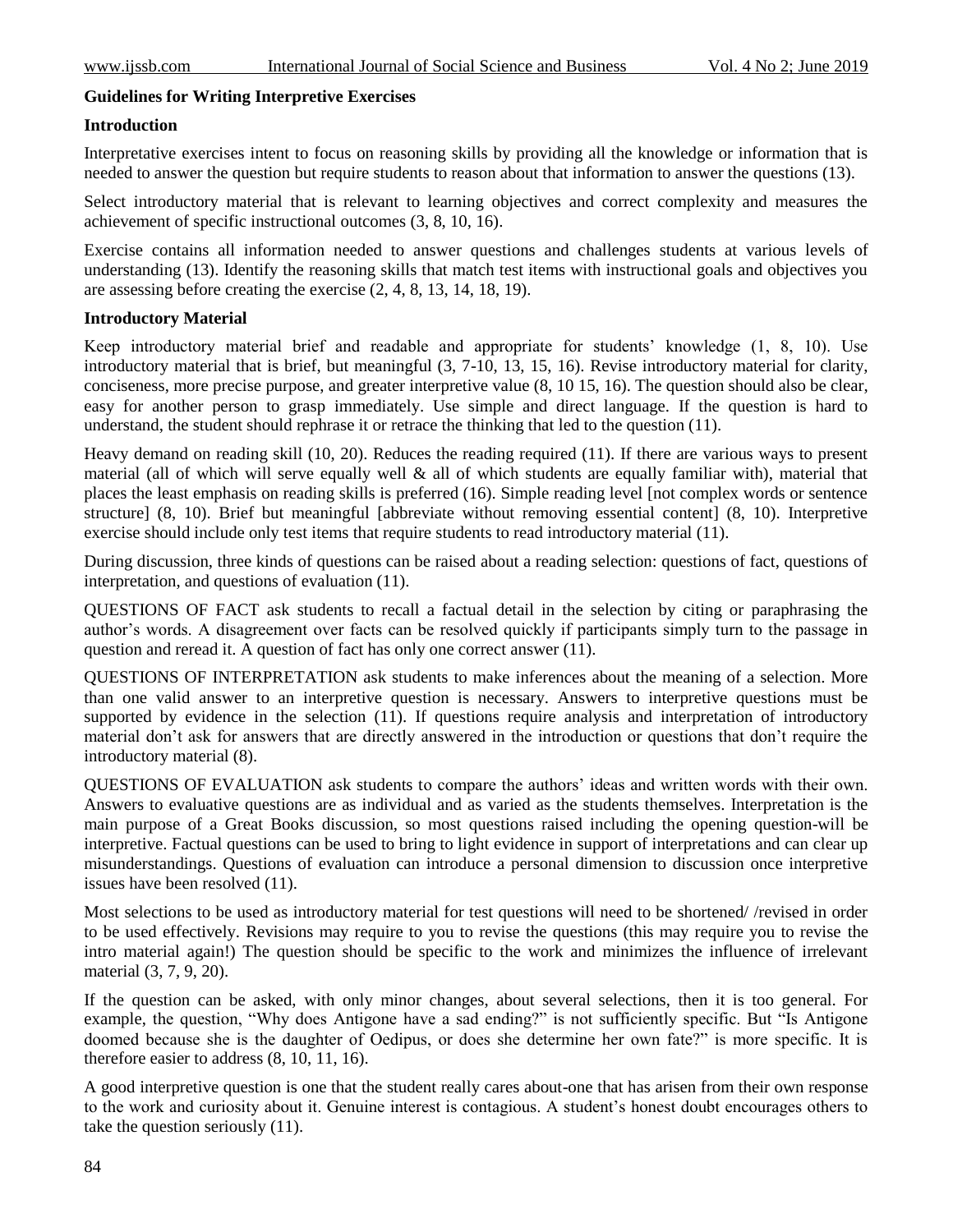Identify the reasoning skills you are assessing before creating the exercise. Be succinct (clarity and concise) when providing information use novel, but similar information. Example: shown can be used with: a brief description of a situation, a conclusion based on the situation, a list of assumptions (9, 11, 13, 19, 20).

Be succinct when selecting introductory material that is new [novel] (e.g., in textbooks not adopted by the school/district) but similar to students. In order to measure complex learning outcomes, materials identical to those used in instruction can NOT be used this would only measure rote memory (1, 3, 7-10, 13, 15, 16, 19, 20). Present any new material in ways that are familiar to students. It's an unfamiliar way that can overwhelm students & prevent them from demonstrating their achievement of complex learning outcomes. Use materials that are similar to those used in class but that vary in content or form. Avoid too much novelty – material should be similar but not the SAME (16).

Select introductory material that is appropriate and relevant to the student's curricular experience and reading level (2, 3, 7, 8, 10, 15, 16, 20). Introductory material for questions must be pertinent to the course content and complex enough to evoke the mental reactions specified in the course objectives (16). Exercise contains all information needed to answer questions. Can challenge students at various levels of understanding: application, analysis, synthesis, evaluation (13, 19).

Introductory material usually begins with verbal, tabular or graphic information which is the basis for one or more questions (13, 19). This material consists of displays that may include: Prose paragraphs Numerical data Charts, graphs, diagrams, or maps Pictures, drawings, or photographs Cartoons or caricatures Lists of words or symbols Mathematical formulas Musical scores or excerpts Audio or video recordings Poems, short stories, or essays Articles from newspapers, magazines, or journals Quotations, adages, or scriptures Specimens [rocks, plants, animals, chemicals, art, etc.] (2, 4, 13, 14,16, 20).

**Pictorial** materials can serve two useful purposes in interpretive exercises. They can help measure a variety of learning outcomes similar to those already discussed simply by replacing the written or tabular data with a pictorial presentation. This use is especially desirable with younger students and when ideas can be more clearly conveyed in pictorial form. Secondly, pictorial materials can also measure the ability to interpret graphs, cartoons, maps, and other pictorial materials. In many school subjects, these are important learning outcomes in their own right (2, 4, 13, 14, 19).

The following example(s)illustrates the use of pictorial materials: Preferred materials to introduce questions for different age groups:

Elementary Students – pictorial materials

Middle/High School Students & Adult Learners – pictorial materials and verbal materials with low vocabulary load and simple sentences (16).

When using interpretative questions for math give students the formulas, test ability to apply concepts, rather than ability to memorize formulas (16).

Be sure the material is complete enough to be meaningful/interesting to students and be careful not to omit elements that are crucial to the interpretive skills being measured (13, 16).

If student answers incorrectly it is because they have not mastered the thinking or reasoning required by the question NOT because they failed to memorize background information. Math questions give students the formulas, test ability to apply concepts, rather than ability to memorize formulas (13, 19).

# **Test Item Construction**

# **Introduction**

First and foremost, in constructing the test items use the guidelines given in the writing of selective response items (3, 10, 11, 15, 20).

Interpretive exercise questions consist of a series of selective response items based on a common set of introductory material. The introductory material may be in the form of written materials, tables, charts, graphs, maps or pictures (12).

The introductory material makes it possible to measure more complex learning outcomes then can be measured with a single objective test item type  $(9, 16)$ .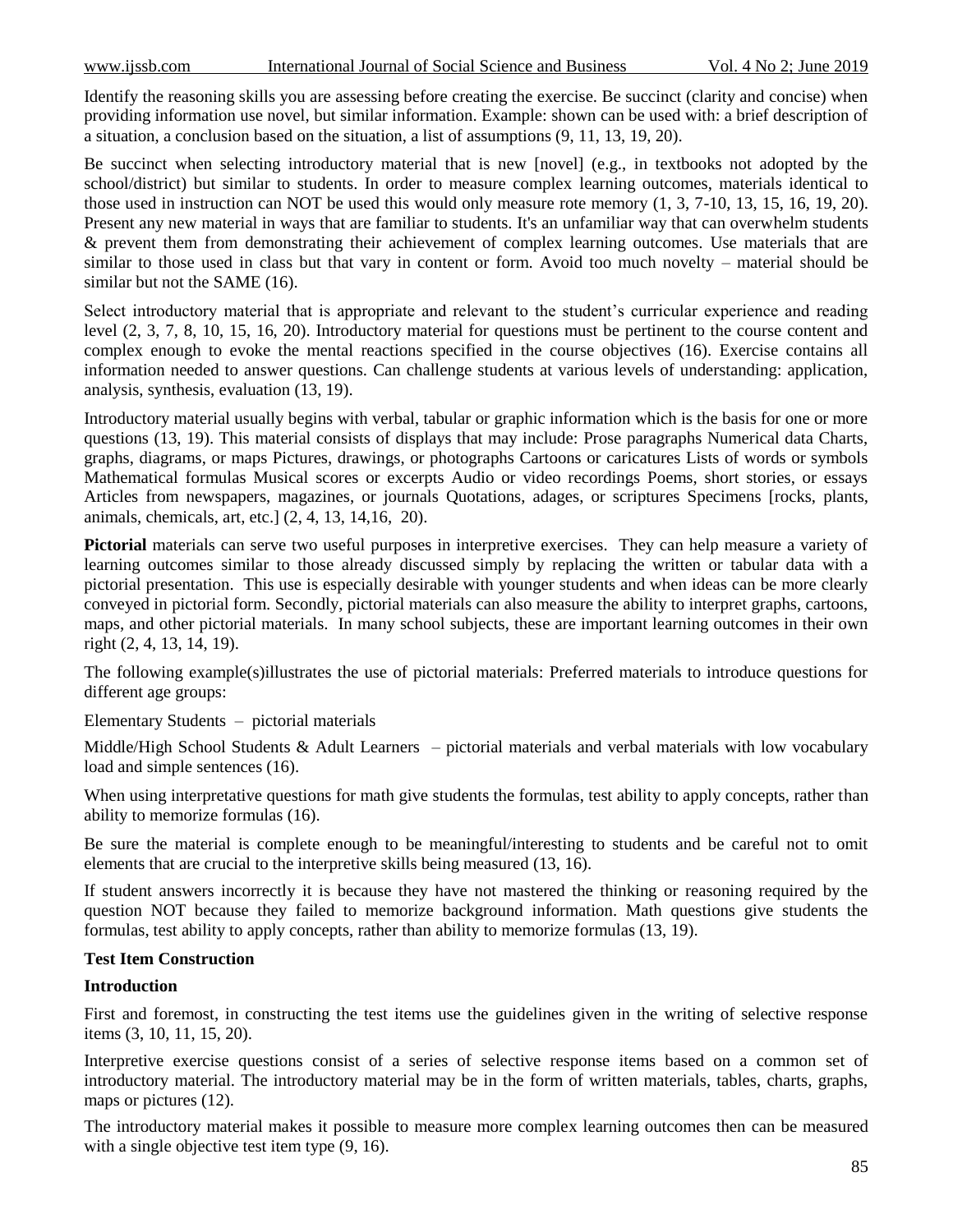Make the number of test items roughly proportional to the length of the introductory material. (20).

Construct a series of dependent test items based on a common set of data where greater depth and breadth will provide desired behavior for each exercise. The several questions about the same information will require more types and greater depth of reasoning skills to answer. Make sure answers to the questions cannot be found in the introductory information (3, 9, 19).

Construct several test items for each exercise (9). Make the number of test items roughly proportional to the length of the introductory material (3, 6-8, 10, 13, 15). In constructing key-type test items, where applicable make the categories homogeneous and mutually exclusive (3, 6, 7, 8, 10, 11).

Construct test items that require assessment of deep understanding and reasoning [analysis and interpretation] of the introductory material outcome [make sure you do not ask questions that are directly answered by the introductory material] (1, 3, 6, 7, 9, 10, 11, 15, 16, 19).

The questions or problems which accompany the display may be presented in one or more of the following formats: Short answer or completion items; Alternative response questions; Matching exercises; Multiple-choice questions; Essay questions (2, 4, 11, 20)

Constructed in same way a modified multiple-choice form uses a common set of alternatives but answers should have similar types of judgment (11).

Best type of short-answer or selected-response to assess reasoning. Intent is to focus on reasoning skills by providing all the knowledge or information that is needed to answer the question (11, 19).

In constructing key-type test items, develop standard key categories where applicable using categories that are homogeneous and mutually exclusive (3, 10, 11, 20).

As is in any test there should only have one correct answer (11).

Writers of interpretative exercises need to keep everything on the same level for students. Do not start out with less information and then add larger questions … stay consistent (11).

# **Examples of Types of Interpretative Exercises**

The interpretive exercises can be used for any subject (Figures 1- 11) when they are supplemented by multiple choice, completion, etc. test item rules when these type test items are used in conjunction with an interpretive exercise.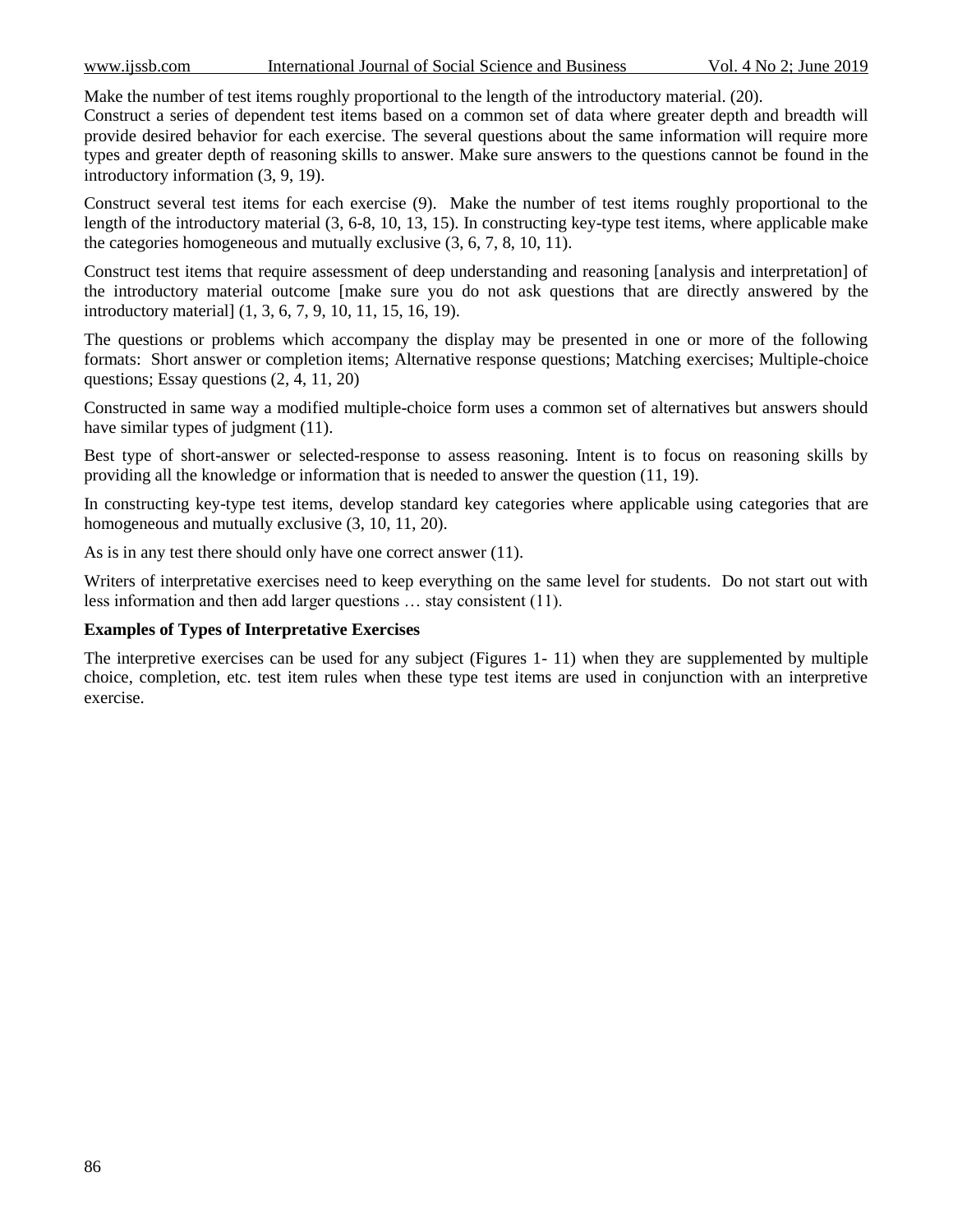#### www.ijssb.com International Journal of Social Science and Business Vol. 4 No 2; June 2019



- 1. Which statement is true based on these graphs?
- A. Cole earned less money watering the garden in September than in August.
- B. Cole earned more money walking the dog in September than in August.
- C. Cole washed dishes less often in September than in August.
- D. Cole does not take out the trash on school days.

# Can you make additional questions?

*Figure 1:* Graph interpretation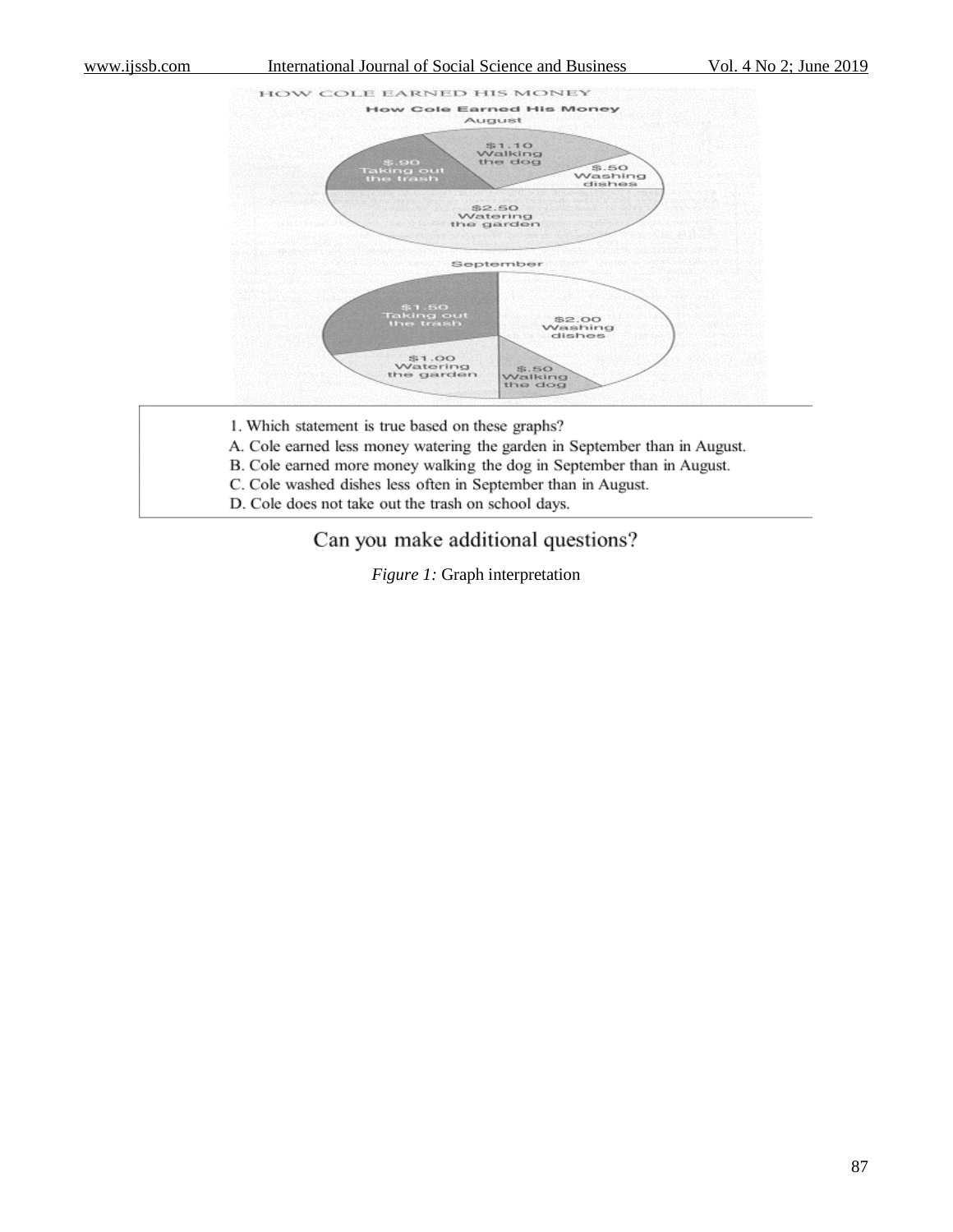

Fig. 6.19. Illustration of page arrangement with reference material. (Reproduced by permission of Houghton Mif-<br>flin Company from E. F. Lindquist & A. N. Hieronymus, Iown Tests of Basic Skills, Form 4, Multi-Level Edition<br>

Figure 2: Map reading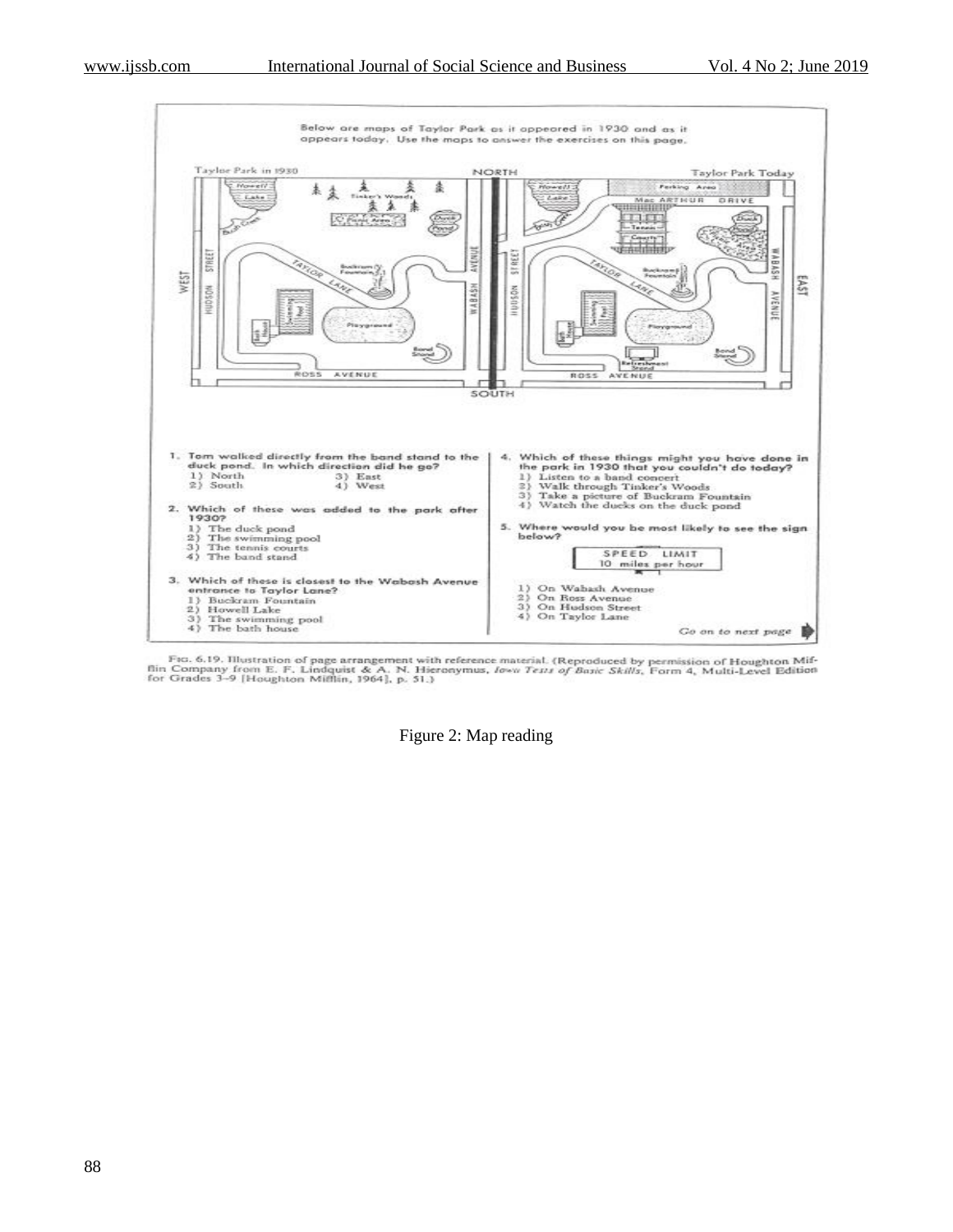# Answer five questions from this part.

1. On the timeline the letters  $A-H$  represent time intervals as indicated. For each event listed below, write the *letter* that indicates the time interval in which that event occurred.

- (1) The United States joined NATO.
- (2) The United States issued the Monroe Doctrine.
- (3) Thomas Jefferson was elected President.
- (4) The War Between the States broke out.
- (5) The United States acquired Puerto Rico.
- (6) The Sherman Antitrust Act was passed.
- (7) The first Social Security Act was passed.
- (8) The Erie Canal was completed.
- (9) The Mexican War was fought.
- (10) Henry Ford began to mass-produce automobiles.

# TIMELINE TEST

| 1600 |  | 1625 |   | 1650 |   |   | 675 |   | 1700 |  | 1725 | 750 |  | 775 |
|------|--|------|---|------|---|---|-----|---|------|--|------|-----|--|-----|
|      |  |      |   |      |   |   |     |   |      |  |      |     |  |     |
|      |  |      | B |      | C | ı |     | D |      |  |      |     |  |     |

- 1. New Netherland surrendered to the English.
- 2. The settlements of Connecticut formed a single colony.
- 3. The first settlement was planted in Maryland.
- 4. The Puritans started a "Great Migration" to New England.
- 5. The Mason-Dixon Line was drawn to settle the boundary dispute between Maryland and Pennsylvania.
- 6. The first settlements were established in the Carolinas.

# *Figure 3:* Timeline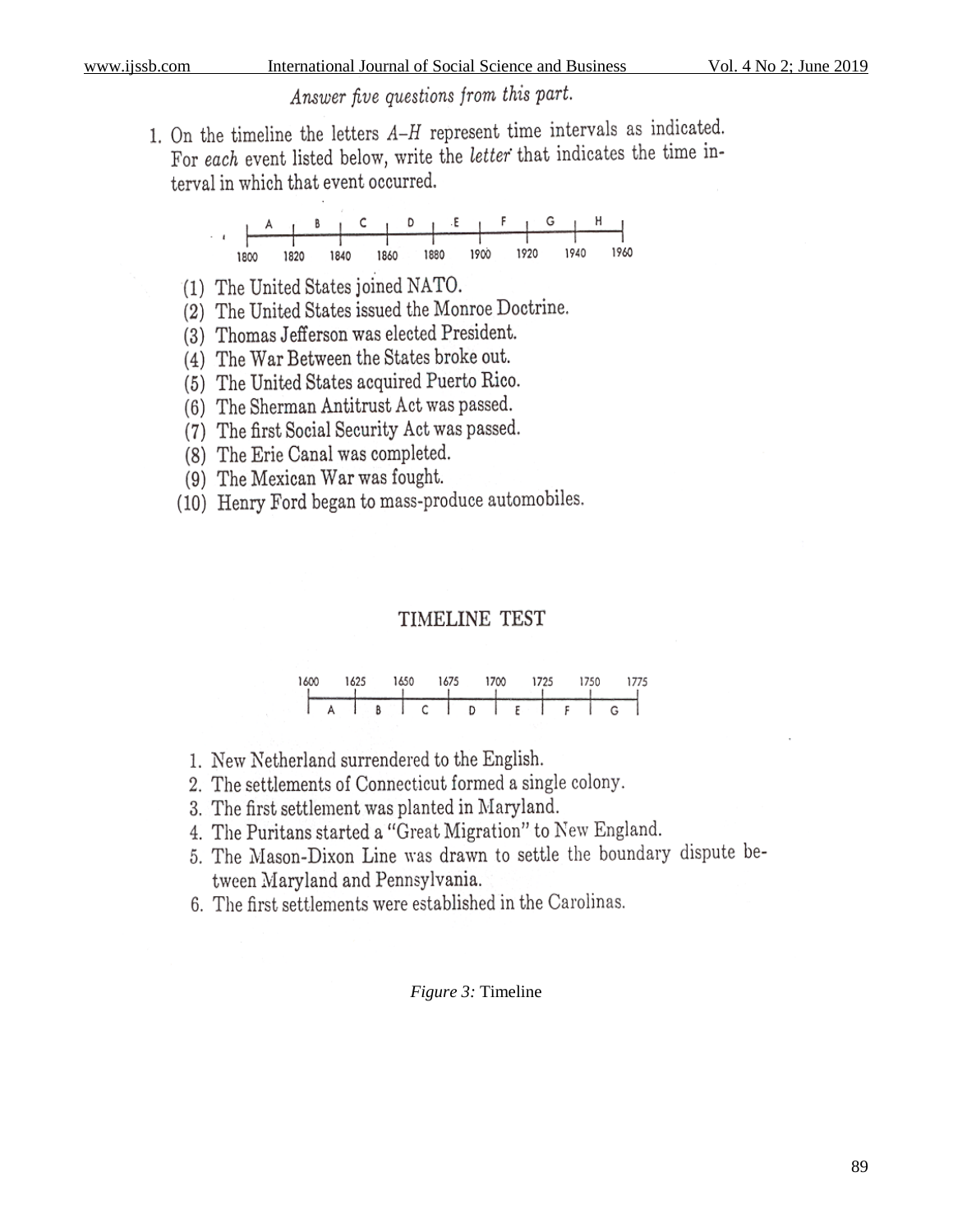Items 117 through 125 refer to the following experiment. In studying the effect of various salts upon the relative humidity above water solutions of the salts, the following results were abtained.

## Percent Relative Humidity above Salt Solutions

| Salt Added per<br>100 e H <sub>1</sub> O                                                                             |                                                                            |                                        |                                                                     | <b>Unsaturated Solutions</b><br>at $68^\circ$ F. |                                                                    |                          | Saturated Solution<br>at $68^{\circ}$ F.                                                 |                                        |
|----------------------------------------------------------------------------------------------------------------------|----------------------------------------------------------------------------|----------------------------------------|---------------------------------------------------------------------|--------------------------------------------------|--------------------------------------------------------------------|--------------------------|------------------------------------------------------------------------------------------|----------------------------------------|
| Formula                                                                                                              | W.t. Sellt                                                                 | $%$ Hum.                               | Wt. Salt                                                            | % Hum.                                           | Wt. Salt                                                           | % Hum.                   | Wt. Salt                                                                                 | % Hum.                                 |
| CoCl <sub>2</sub><br>$M \oplus Cl_2$<br>NeCl<br>$Co(NO_1)_+$<br>NaNO <sub>1</sub><br>NH <sub>4</sub> NO <sub>3</sub> | 20 <sub>g</sub><br>29g<br>20g<br>20 <sub>g</sub><br>20q<br>20 <sub>g</sub> | 80%<br>72%<br>89%<br>98%<br>96%<br>94% | 40 <sub>9</sub><br>40g<br>40 <sub>q</sub><br>40q<br>40 <sub>9</sub> | 61%<br>48%<br>95%<br>93%<br>88%                  | 60 <sub>g</sub><br>-<br>60 <sub>9</sub><br>60 <sub>9</sub><br>60 g | 44%<br>90%<br>86%<br>83% | 75q<br>55 <sub>1</sub><br>36 <sub>9</sub><br>129 <sub>9</sub><br>88 <sub>0</sub><br>192g | 32%<br>32%<br>78%<br>59%<br>76%<br>68% |

Using only these data, mark the degree of correctness of items 117 through 125 as follows:

- 1 The statement is true.
- 2 The statement is probably true; additional data would be necessary for a final decision.
- 3 The statement is impossible to judge; the experiment provides no evidence upon which to make a prediction of the results to be expected in this case.
- 4 The statement is probably false; additional data would be necessary for a final decision.
- 5 The statement is false.
- 117. The relative humidity above a saturated solution of KCI is lower than the relative humidity above a saturated solution of NaCl
- 118. At 68° F, at a concentration of 40 g salt per 100 g of H<sub>2</sub>O, NH<sub>4</sub>NO<sub>3</sub> produces a lower percent humidity than Ca(NO2)2 does.
- 119. These data were collected to explain why saturated solutions absorb moisture from the air.
- 120. At 68° F, increasing the concentration of the above solutions of these salts always tends to decrease the relative hunidity above the solutions.
- 121. At 68° F. the relative humidity above a solution containing 30 g NaNO<sub>3</sub> per 100 g H<sub>2</sub>O is obout 94.5%.
- 122. At 68° F. the relative humidity above a solution containing 17 g NH<sub>e</sub>NO<sub>3</sub> per 100 g H<sub>1</sub>O is 99%.
- 123. The relative humidity above a solution containing 80 g CaCl<sub>2</sub> per 100g H<sub>2</sub>O is 30%.
- 124. On a weight basis, the listed chlorides are more effective than the listed nitrates in reducing the relative hunidity at 68° F.
- 125. The relative humidity above a salt solution at 68° F, is less than that above pure water at the same temperature because the ions from the dissolved salts take up some of the surface area of the solution.

#### *Figure 4:* Chart interpretation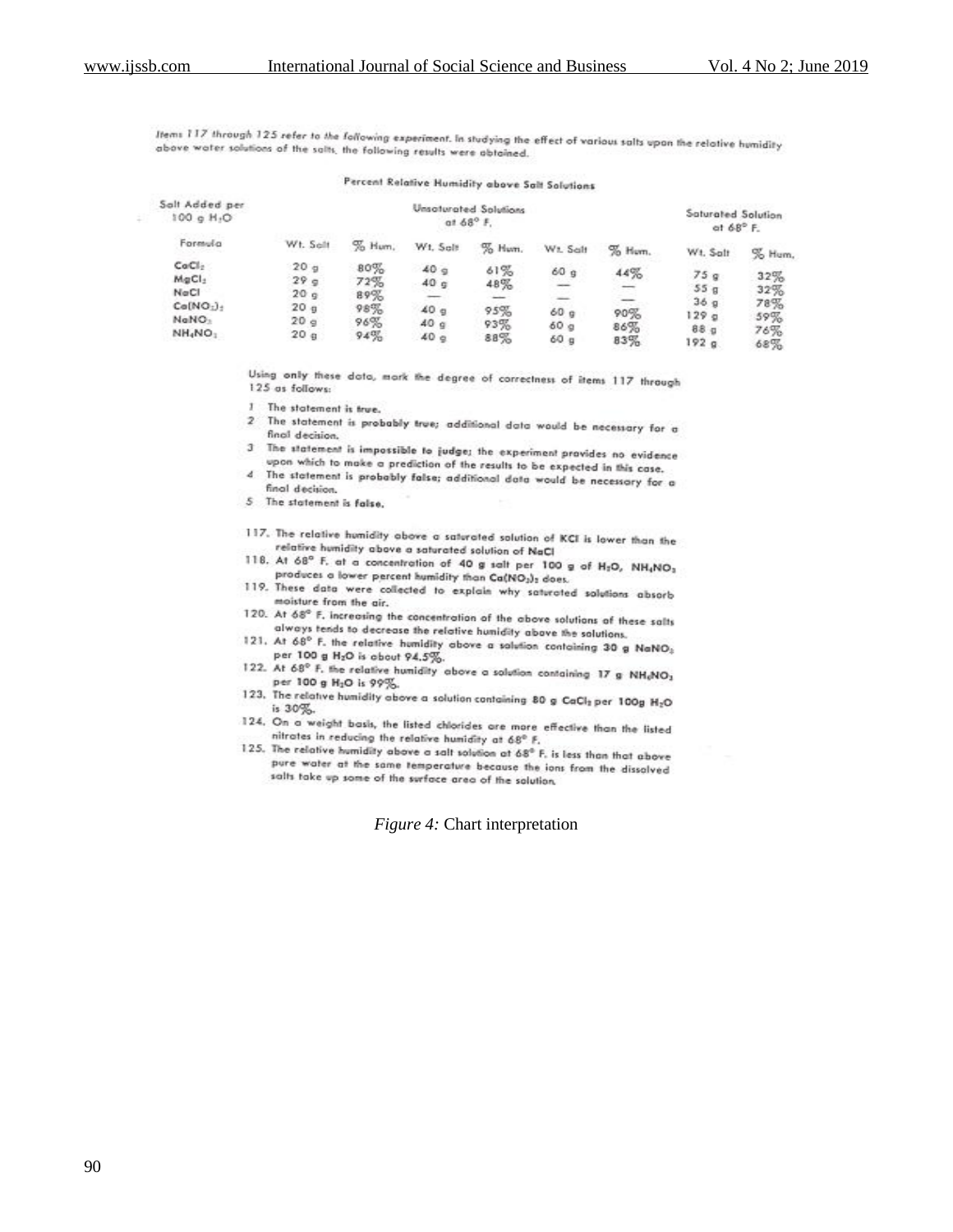The statements below identify territorial acquisitions of the United States. Match<br>each statement with the letter indicating the location of that area on the map.



1. In 1803 the purchase of this territory from France doubled the area of the United States.

2. The dispute over the boundary in this area of the United States was settled by<br>agreement with Great Britain in 1846. 3. In 1853 this area was purchased to aid in the development of a transcontinental railroad

4. As a result of the demands of its leaders, this area was annexed to the United States in 1845.

5. In 1819 this territory was ceded to the United States by treaty with Spain.

. The statements below identify states that are located on the map. For each statement write  $(a)$  the name of the state described and  $(b)$  the number that indicates the location of the state on the map.



 $(1)$  $(2)$ 

- $(3)$
- The state in which the Lincoln-Douglas debates were held.<br>The state in which George Washington was born.<br>The first state organized out of territory acquired by treaty with<br>England in 1846. England in 1846.<br>The state known as the Lone Star Republic before its admission to the Union.  $(4)$
- $(5)$  The state admitted into the Union with Missouri by the Compromise of 1820
- 
- 

to the state number of HS20.<br>
The state that is the present center of Mormonism.<br>
(7) The state represented by Daniel Webster in the Senate.<br>
(8) The last of the thirteen English colonies to be founded.<br>
(9) The last of t

*Figure 5:* Map identification

C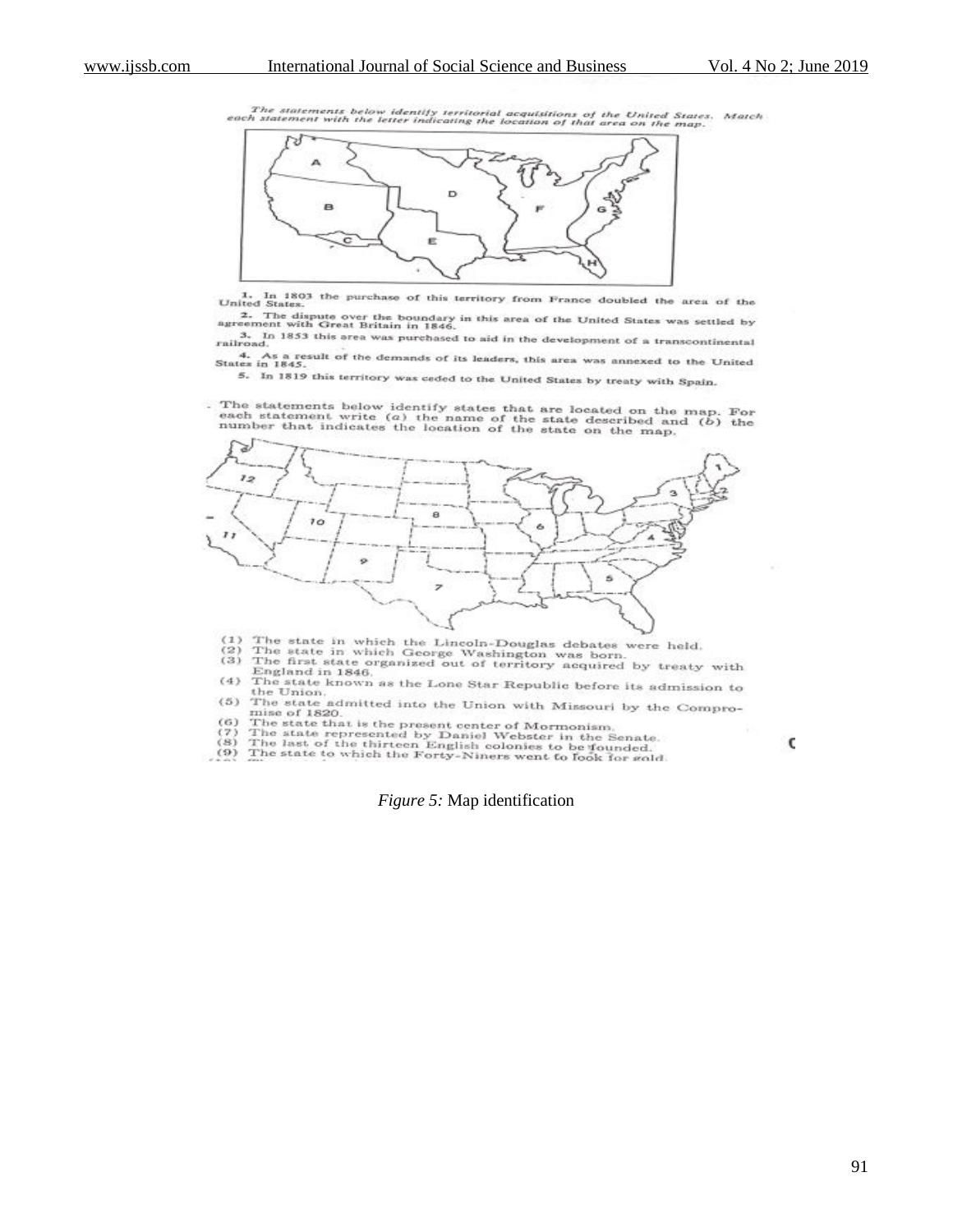

- 1. The cartoon illustrates which of the following characteristics of the party system in the United States?
	- $\odot$ Strong party discipline is often lacking.
	- B. The parties are responsive to the will of the voters.
	- The parties are often more concerned with politics than with the  $\subset$ national welfare.
	- D Bipartisanship often exists in name only.
- The situation shown in the cartoon is least likely to occur at which of the  $2.$ following times?
	- $\wedge$ During the first session of a new Congress
	- $_{\rm B}$ During a political party convention
	- $\subset$ During a primary election campaign
	- ത During a presidential election campaign

*Figure 6:* Political cartoon interpretation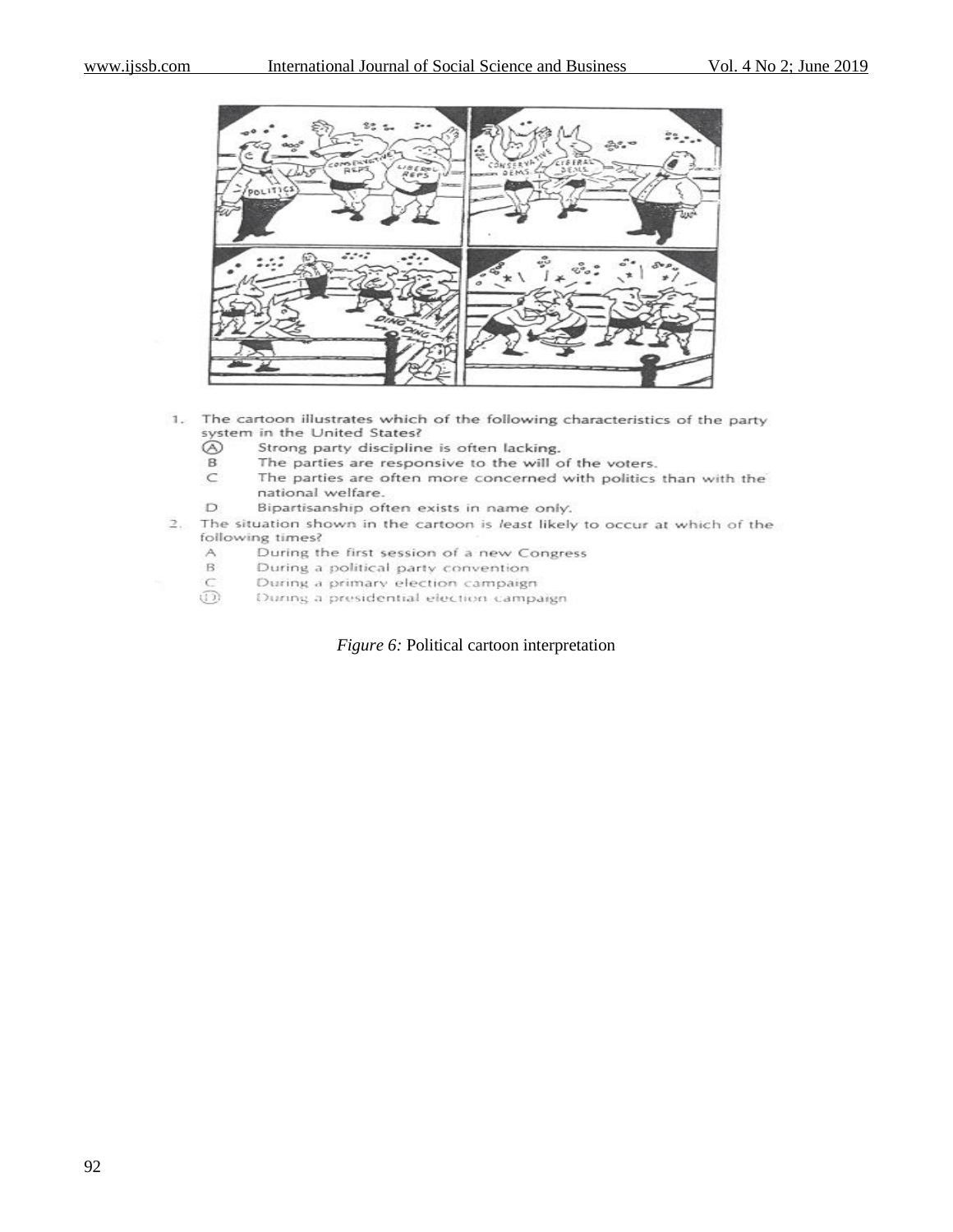#### **READING A GRAPH**

ACTIVITY: Before school ended, Ms. Greer's fourth grade class spent a day at the zoo. Everyone had a great time being together, enjoying a delicious picnic, and seeing all of the animals. At the zoo, Ms. Greer's class saw zebras, elephants, kangaroos, monkeys, tigers, lions, horses, deer, bears, peacocks, and ostriches.

Study the graph carefully. Then answer the questions below.



31. Who saw the most animals at the zoo? (a) Juan  $(b)$  Sue (c) Mark (d) Rick

- 32. Which student saw the least number of animals?  ${\rm (a)}$  Ed  $(b)$  Nan (c) Rick (d) Sue
- 33. How many students saw more than five animals?  $(a)$  5  $(b)4$  $(c)$  6  $(d)$  3
- 34. How many animals did Juan, Sue, and Mark see together?<br>(a) 22 (b) 29 (c) 24 (d) 27  $(b)$  29  $(c) 24$  $(d) 27$

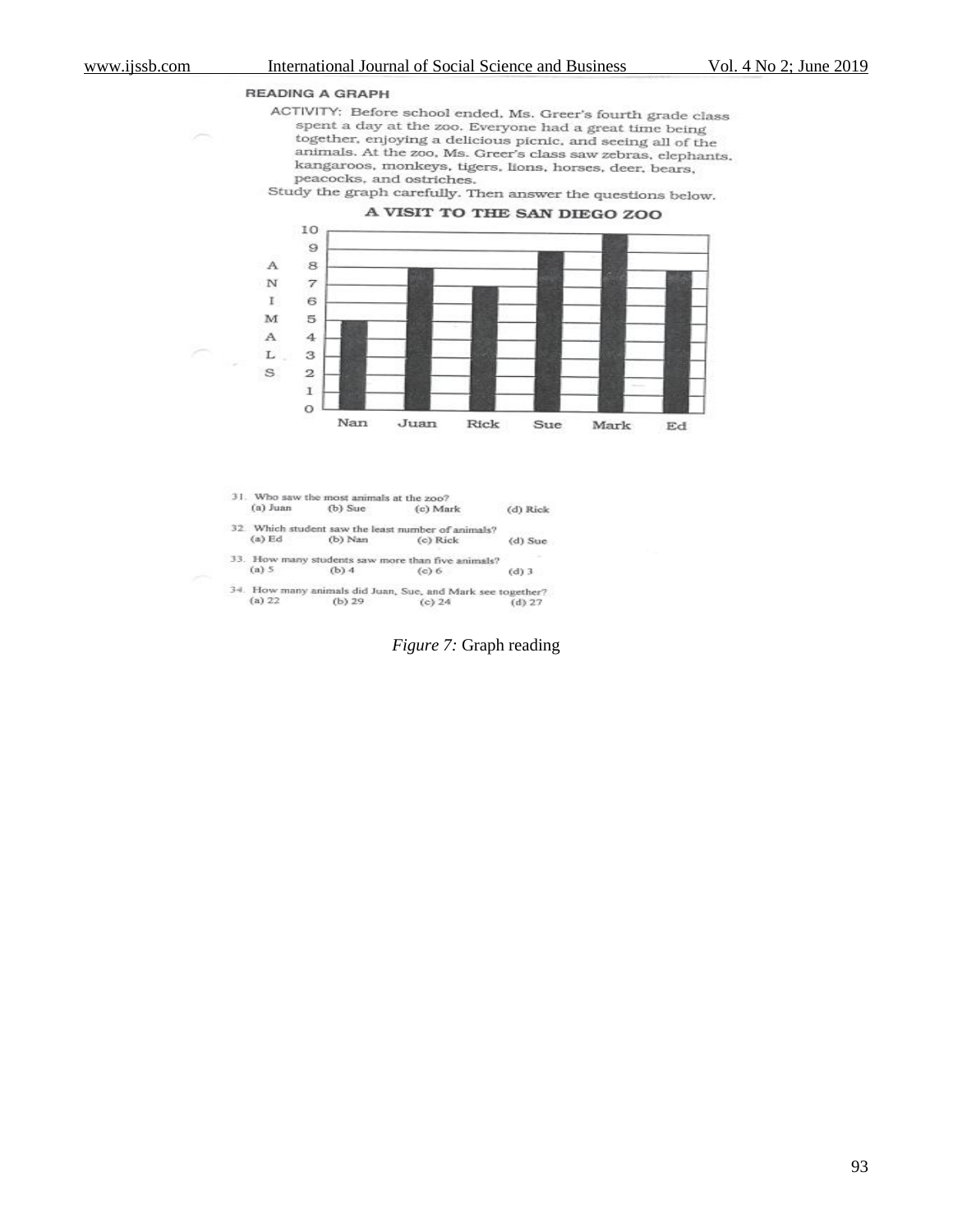$\setminus$ 

This section tests your ability to use standard written English, The kind used in more formal writing. Standard written English,<br>it is quite different from the English<br>is quite different from the English we may use when speaking to<br>friends. In the sentences below you might find a friends. In the sentences below, you might find constructions and<br>forms that you would use at particular times to meet particular<br>needs, but you are being asked to determines to meet particular needs, but you are being asked to determine correctness only on he basis of what would be acceptable in standard written English.

Directions: Some of the following sentences contain errors in<br>grammar, usage, diction (choice of words), and idiom. Some of<br>the sentences are correct. No sentence, however, contains more<br>than one error. If a sentence has a ecross in the parts of the sentence that are not underlined. If there<br>is an error in any underlined part, note the letter under it, and<br>blacken the correspondine part, note the letter under it, and is an error in any underlined part, note the letter under it, and<br>blacken the corresponding space on the answer sheet. If the sen-<br>tence is free of errors, blacken answer space  $(E)$ . Follow the<br>guidelines for standard wri

- 1. Casting cautiously from the slippery rocks, he caught two large speckled<br>trout with the new bait which be 6.1 to 1.1 trout with the new bait which he fried for breakfast. No error<br>  $C$ <br>  $D$
- 2. We girls had ought to be prepared for a <u>long delay</u> in the event that the E<br>
game goes <u>into overtime</u>. No error<br>
D<br>
E
- 3. There was a moment of complete silence as he ended his address; then, as  $\mathbf{A}$ if by prearrangement, everybody in the audience  $\frac{A}{\text{rained up}}$  in testimony of their admiration and <u>respect for</u> his lifetime of achievement. No error<br> $D$
- 4. In their report, the detectives noted that the body had apparently  $\frac{1}{\ln n}$ in the copse for several hours before <u>being discovered</u>. No error<br>  $D$  E
- 5. I <u>urged</u> Jane to come to the camp <u>reunion because</u> it <u>would not</u> be the same without Jim and she. No ones B same without  $\underline{\text{Jim and she}}$ . No error

*Figure 8:* English grammar, usage, diction exercise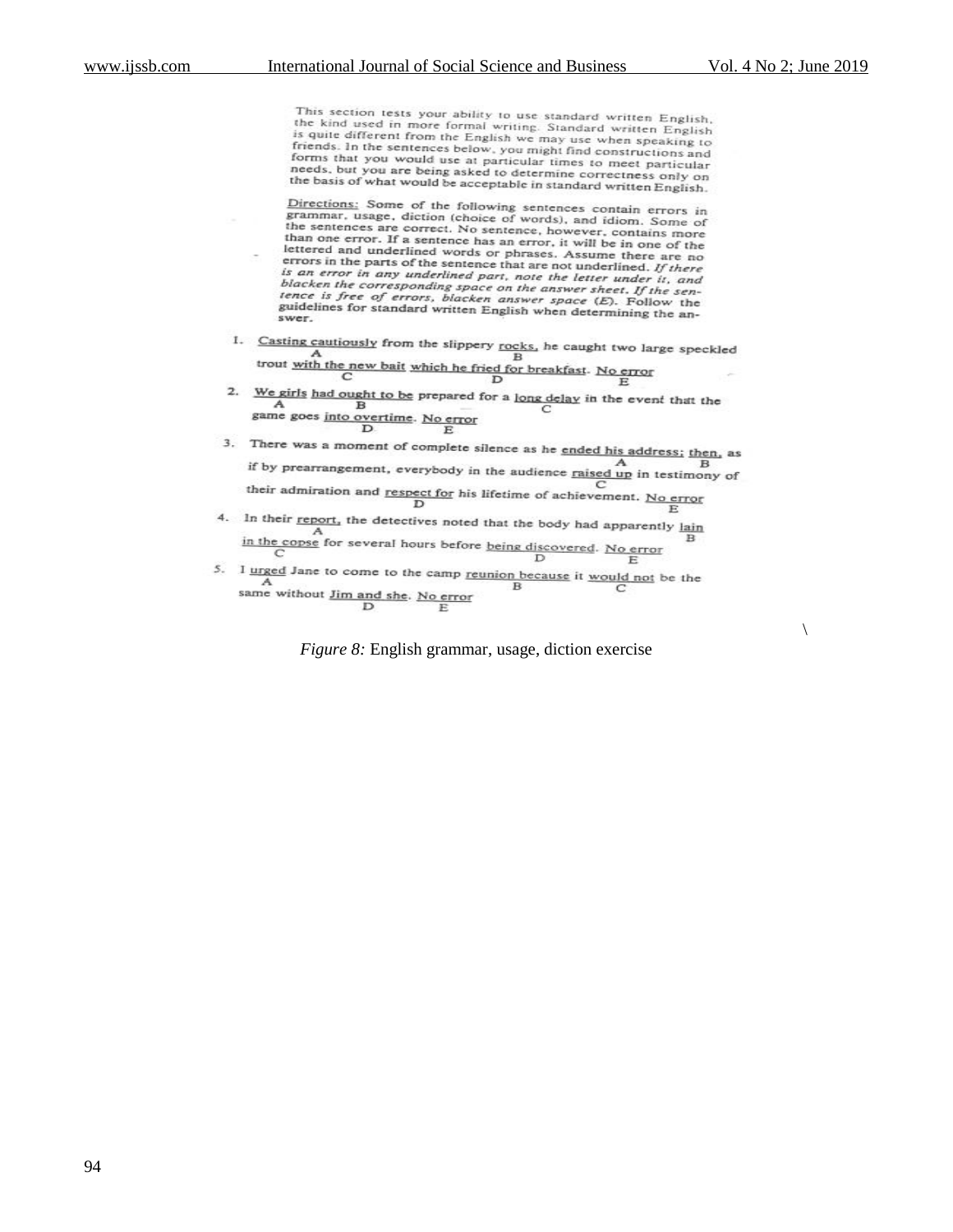Questions 40-44. Read the chart titled Outer Space Weight. Write each correct answer in the blank. (13 points)

| Earth   | Moon | Venus | Mars   | Jupiter |
|---------|------|-------|--------|---------|
| 40 lb.  |      | 36    | 15     | 105     |
| 50 lb.  | 8    | 45    | 19     | 132     |
| 60 lb.  | 10   | 54    | 23     | 159     |
| 70 lb.  | 11   | 63    | 27     | 185     |
| 80 lb.  | 13   | 72    | $30 -$ | 211     |
| 90 lb.  | 15   | 81    | 34     | 238     |
| 100 lb. | 16   | 90    | 38     | 264     |

# **OUTER SPACE WEIGHT CHART**

40. If you weigh 40 lb. on Earth, you would weigh [1] lb. on the moon. (1pt)

- 41. If a rock weighs 132 lb. on Jupiter, it weighs  $50$  lb. on the planet Earth. (1pt)
- 42. If a person weights 38 lb. on Mars, they would weigh  $90$  Ib on Venus. (1pt)
- 43. If a man weighs 30 lb. on Mars, how much more would he weigh on Venus?  $\frac{11}{2}$  lb. (5pt)
- 44. If a person weighs 15 lb. on Mars, how much less would they weigh on the moon?  $\frac{8}{2}$  lb. (5pt)

*Figure 9:* Chart interpretation using fill in the blank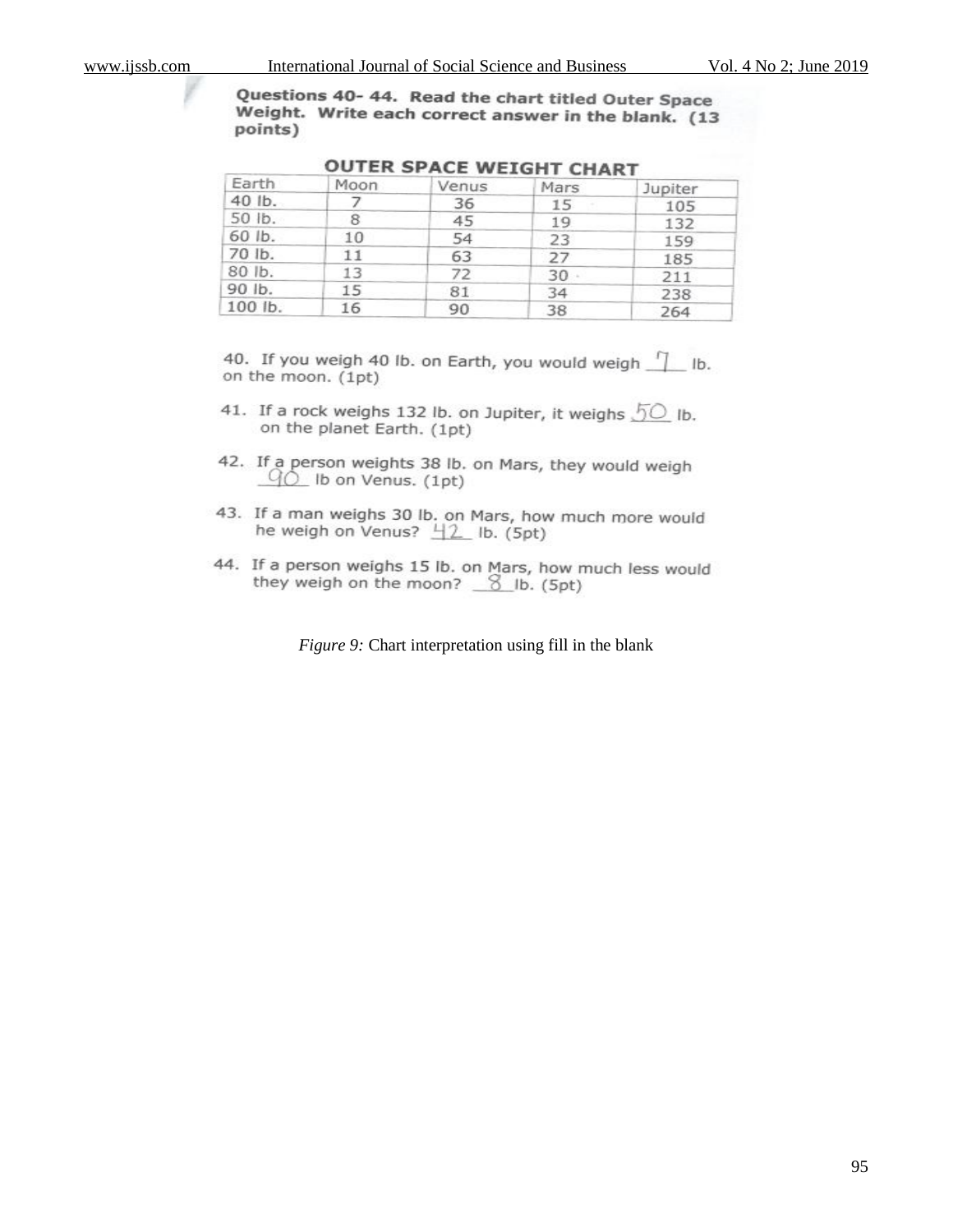|              |                                                                                                                                                                                                                                          |                          | 120 Drewry Road<br>Monroeville Alabama 36460                   |
|--------------|------------------------------------------------------------------------------------------------------------------------------------------------------------------------------------------------------------------------------------------|--------------------------|----------------------------------------------------------------|
|              | Miss Ann Andrews, Director<br>Parks and Recreation<br>Monroeville, Alabama 36460                                                                                                                                                         |                          |                                                                |
|              | Dear Miss Andrews:                                                                                                                                                                                                                       |                          |                                                                |
|              | Our class would like to use the Community House for our senior prom. The tentative date for<br>the prom is April 30, 2005. Please let me know if the ballroom is available on this date and the<br>charges for the use of this facility. |                          |                                                                |
|              |                                                                                                                                                                                                                                          |                          | yours truly.                                                   |
|              |                                                                                                                                                                                                                                          |                          | Jan Austin                                                     |
|              | 1. What part of the letter is the<br>salutation?                                                                                                                                                                                         |                          | 3. Which part of the letter has an error in<br>capitalization? |
| a<br>h<br>d. | Jan Austin<br>Dear Miss Andrews:<br>c. vours truly.<br>Miss Ann Andrews                                                                                                                                                                  | $a^*a$<br>b.<br>C.<br>d. | The closing<br>The body<br>The inside address<br>The heading   |
|              | 2. Which part of the letter has an error in                                                                                                                                                                                              |                          | 4. Which part of this business letter has been                 |
|              | punctuation?                                                                                                                                                                                                                             | omitted?                 |                                                                |

Sample Items Designed to Evaluate the Testtaker's Knowledge of the Format for a Business Letter

*Figure 10:* Business letter format

#### **Classroom Discussion**

Classroom discussion is necessary, and in fact, mandatory if higher level thinking is to be formulated in learning objectives. The best preparation for discussion is writing questions because it forces the student to engage with the work and form some preliminary ideas about its meaning. When students as well as tutors bring their own written interpretive questions to the discussion, they are much better able to learn from and contribute to each other's ideas, and to develop a stimulating discussion (11).

Students should use their own uncertainty as the starting point for questions. Some questions will occur spontaneously as the student reads. Some questions will be only half-formed- a question mark or an exclamation point that students have scribbled in the margin. By the end of the second reading, students will have eliminated some of the questions as factual and will be ready to pursue the others further (11).

Students should trust their own sense of what is significant in a selection. The phrases, sentences, and passages that students have underlined are likely to lead to issues of interpretation that students will care about. In fiction, students should think about beginnings; moments of crisis or decisive change; endings; and passages in which the characters reflect on their situation. In nonfiction, students should focus on statements of the author's aims and the issues to be dealt with; on definitions of terms; on summaries; and on conclusions. Authors may repeat the ideas that are most important to them by drawing parallels; developing contrasts or variations on a theme; and making restatements or summaries (11).

In fiction, a conflict of motives in a character or an intricate chain of events in the plot often calls for interpretation. The author's attitude toward characters, if it is ambivalent or unclear, may also raise interpretive questions.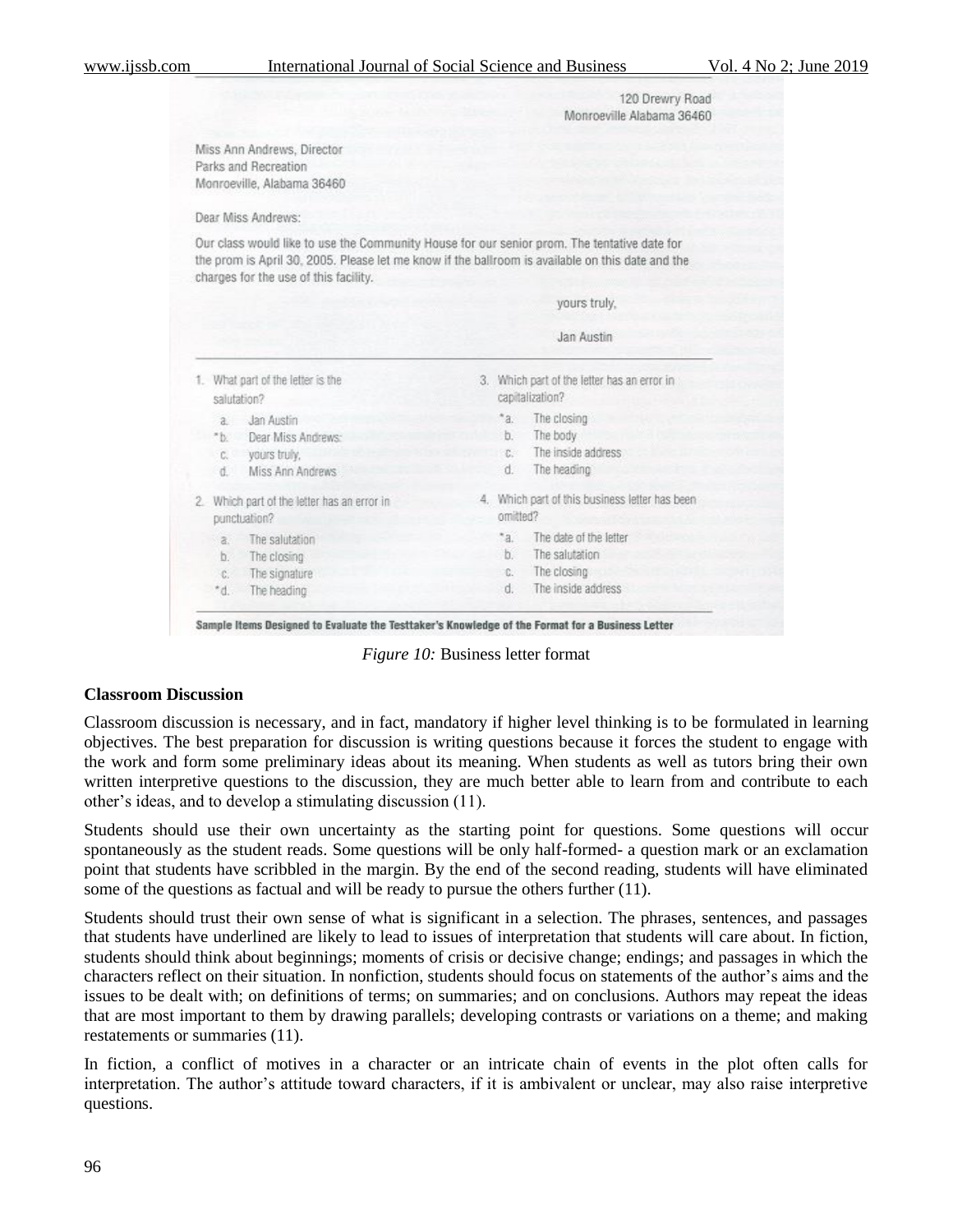www.ijssb.com International Journal of Social Science and Business Vol. 4 No 2; June 2019

Finally, the narrator may be a source of questions if the narrative point of view is complex: Does the narrator speak for the author, or does he speak for himself? Are the narrator's statements accurate and reliable? In nonfiction, steps in the argument that students do not follow, examples that seem inappropriate, and passages in which the author presents an opposing view can bring the issue into focus so that the student can formulate questions. If points in an argument seem to contradict each other, students should try first to resolve the contradiction. If they cannot, express this put the element in a question (11).

Students' immediate, subjective response to a work can identify important interpretive issues. Students should trust their response if they feel intensely sympathetic toward a character, if they instinctively reject a character, or if they feel gratified or annoyed by an event in a story or a statement in an argument. The student's reaction suggests that the author has raised an issue that is important to the student. Students should step back and try to understand just what that issue is and how it is developed throughout the work. Students should appreciate and try to justify the opposing view. When students can see the other side of the issue clearly, they can pose an interpretive question. Challenge and argue with the author-but keep an open mind and continue to focus on the text (11).

# **Conclusion**

As stated in the abstract and introduction interpretive skills are important in everyday life. The key for teachers' using an interpretive exercise is flexibility (16). A teacher has many objectives in a unit. Interpretive exercises are best used for higher level thinking. Many objectives can be tested at many levels with one question. In particular higher-level learning can be validly tested. As seen in the versatile examples of interpretative exercises they should be used more and not less.

# **References**

- Linn, R. L., & Miller, M. D. (2005). Measurement and assessment in teaching. (9th ed.). Columbus, OH: Pearson, Merrill Prentice Hall.
- Miller, D., Linn, R., & Gronlund, N. (2013). Measurement and assessment in teaching. Pearson Education: Upper Saddle River, New Jersey. 11ed. Chapter 9. pp.216-231.'

1 retrieved from https://www.geneseo.edu/sites/default/files/sites/education/p12resources-multiplep-choiceinterpretive-exercise.pdf

2 retrieved from http://www.johnnietfeld.com/uploads/2/2/6/0/22606800/constrspnsenotes.pdf

3 retrieved from http://motted.hawaii.edu/~quizuser/quizzes/dhousten/InterpretiveTest.html 4 retrieved from

http://www4.ncsu.edu/~jlnietfe/ELM350\_Notes\_Prague\_files/Constructed%20Response%20Items%20- %20Prague.pdf

5 retrieved from http://dante.udallas.edu/DallasDiocese/Assessment/traditional/exercise/interpretive.htm 6 retrieved from http://www.yourarticlelibrary.com/education/written-tests/2-types-of-written-tests-a-closeview/64788

7 retrieved from https://quizlet.com/31699037/chapter-9-interpretive-exercise-flash-cards/

8 retrieved from http://www1.udel.edu/educ/gottfredson/451/unit6-chap9.html

9 retrieved from

https://www.bing.com/search?q=interpretive+exercise+questions&qs=AS&pq=interpretive+exercise+&sc=7- 22&cvid=941F6376E20C4848806AB3C2BB63B878&FORM=QBRE&sp=1 10 retrieved from

https://prezi.com/rnvozy4u0e9s/interpretive-exercise/

- 11 retrieved from https://users.hfcc.edu/~ahazlett/sharedinquiryquestions.pdf
- 12 retrieved from https://www.studymode.com/essays/Interpretive-Exam-1364325.html
- 13 retrieved from file:///C:/Users/Charles%20Notar/Desktop/Lecture10ppt\_Interpretive+Items.pdf
- 14 retrieved from https://www.coursehero.com/file/13076264/Chapter-9-Quiz/

15 retrieved from

https://www.bing.com/search?q=%20Writing%20the%20Introductory%20Material%20for%20Interpritive%20ex cercises&cbir=sbi&imageBin=&qs=n&form=QBRE&sp=1&pq=writing%20the%20introductory%20material%2 0for%20interpritive%20excercises&sc=0-61&sk=&cvid=F1F56A1C0B8C4FFC9F1C470BABF6B2C5 16 retrieved from http://my.questbase.com/take.aspx?pin=1660-3465-4668